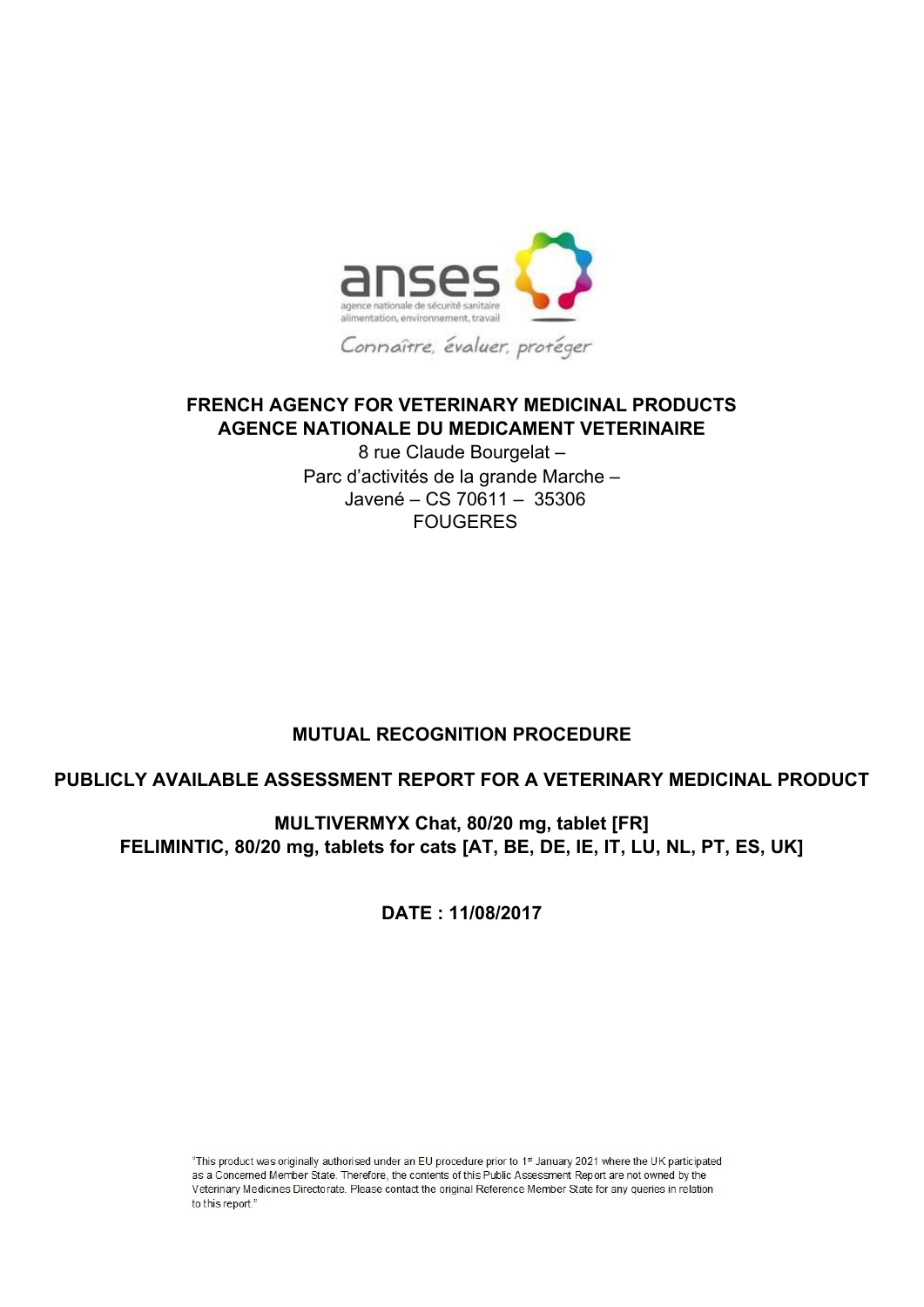*French agency for food, environnemental and occupational health safety– French Agency for Veterinary Medicinal Products*  8 rue Claude Bourgelat – Parc d'activités de la grande Marche – Javené – CS 70611 – 35306 FOUGERES - Téléphone : + 33 (0)2 99 94 78 78 - Télécopie : + 33 (0)2 99 94 78 60 [- www.anses.fr](http://www.anses.fr/)

# **MODULE 1**

## **PRODUCT SUMMARY**

| <b>EU Procedure number</b>                      | FR/V/0316/001/MR                                                                                                                                                                                                                                                                                                                  |  |  |
|-------------------------------------------------|-----------------------------------------------------------------------------------------------------------------------------------------------------------------------------------------------------------------------------------------------------------------------------------------------------------------------------------|--|--|
| and<br>Name,<br>strength<br>pharmaceutical form | MULTIVERMYX Chat, 80/20 mg, tablet [FR]<br>FELIMINTIC, 80/20 mg, tablets for cats [AT, BE,<br>DE, IE, IT, LU, NL, PT, ES, UK]                                                                                                                                                                                                     |  |  |
| Applicant                                       | <b>LABORATOIRE TVM</b><br>57 rue des Bardines<br>63370 LEMPDES<br><b>FRANCE</b>                                                                                                                                                                                                                                                   |  |  |
| Active substance(s)                             | Pyrantel<br>Praziquantel                                                                                                                                                                                                                                                                                                          |  |  |
| <b>ATC Vetcode</b>                              | QP52AA51                                                                                                                                                                                                                                                                                                                          |  |  |
| <b>Target species</b>                           | Cats                                                                                                                                                                                                                                                                                                                              |  |  |
| Indication for use                              | of<br>treatment<br>infestations<br>For<br>the<br>by gastrointestinal parasites<br>to praziquantel and<br>sensitive<br>pyrantel.<br>For the treatment of mixed infestations caused<br>by:<br>• adult nematoda:<br>- Toxocara cati<br>- Ancylostoma tubaeforme<br>- Ancylostoma braziliense<br>• cestoda:<br>- Taenia taeniaeformis |  |  |

# **MODULE 2**

The Summary of Product Characteristics (SPC) for this product is available on the website <http://www.anmv.anses.fr/>

"This product was originally authorised under an EU procedure prior to 1<sup>st</sup> January 2021 where the UK participated as a Concerned Member State. Therefore, the contents of this Public Assessment Report are not owned by the Veterinary Medicines Directorate. Please contact the original Reference Member State for any queries in relation to this report."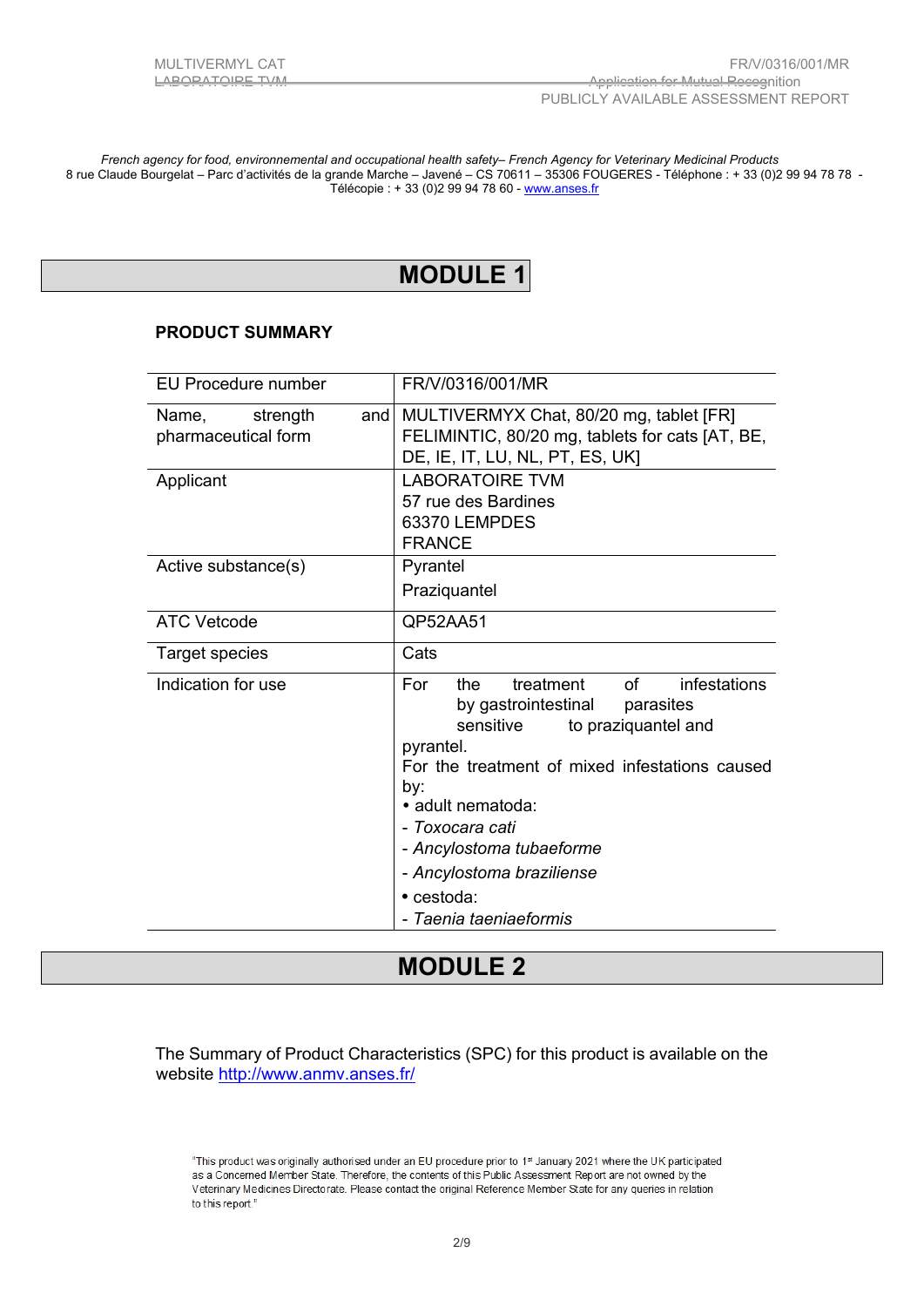# **MODULE 3**

# **PUBLIC ASSESSMENT REPORT**

| Legal basis of original<br>application                                                    | Hybrid Application in accordance with Article<br>13(3) of Directive 2001/82/EC as amended. |
|-------------------------------------------------------------------------------------------|--------------------------------------------------------------------------------------------|
| Date of completion of the 24/05/2017<br>original mutual recognition                       |                                                                                            |
| Date product first authorised in   03/07/2015<br>the Reference Member State<br>(MRP only) |                                                                                            |
| Concerned Member States for<br>original procedure                                         | AT, BE, DE, ES, IE, IT, LU, NL, PT, UK                                                     |

<sup>&</sup>quot;This product was originally authorised under an EU procedure prior to 1st January 2021 where the UK participated as a Concerned Member State. Therefore, the contents of this Public Assessment Report are not owned by the Veterinary Medicines Directorate. Please contact the original Reference Member State for any queries in relation to this report."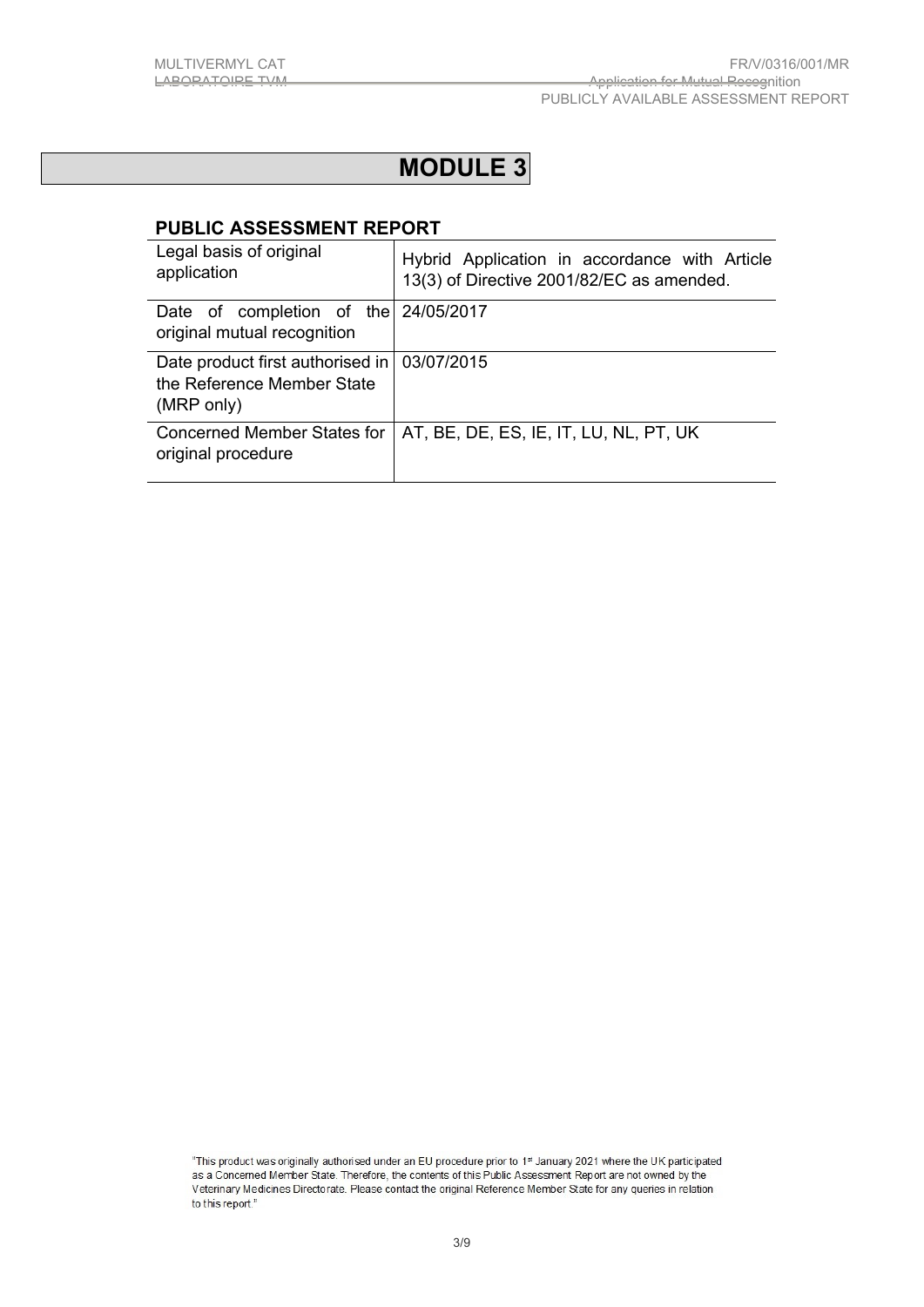# **I. SCIENTIFIC OVERVIEW**

The product has been developed as a generic hybrid of Drontal Chat Tablets in accordance with article 13(3) of Directive 2001/82/EC as amended by Directive 2004/28/EC. The reference product has been authorised in France since July 1996.

The proposed and reference products were considered clinically bioequivalent.

The product contains pyrantel embonate and praziquantel to be administered orally at a single dose of 20 mg/kg pyrantel (as 57.5 mg/kg pyrantel embonate) and 5 mg/kg praziquantel, respectively. This equates to 80 mg pyrantel (equivalent to 230 mg of pyrantel embonate) and 20 mg praziquantel per tablet. The product is indicated for the treatment of mixed infestations with gastrointestinal roundworms, hookworms and tapeworms (see indications).

The product is produced and controlled using validated methods and tests, which ensure the consistency of the product released on the market.

It has been shown that the product can be safely used in the target species; the slight adverse reactions observed after treatment are indicated in the SPC.

The product is safe for the user and for the environment, when used as recommended. Suitable warnings and precautions are indicated in the SPC. The efficacy of the product was demonstrated according to the claims made in the SPC.

The overall risk/benefit analysis is in favour of granting a marketing authorisation.

# **II. QUALITY ASPECTS**

#### *A. Composition*

The product contains 80.0 mg of pyrantel (embonate) and 20.0 mg of praziquantel and excipients microcrystalline cellulose, pregelatinized starch, pig liver flavour, dried yeast, magnesium stearate and povidone K30

The packaging of the finished product is as described on the SPC. The particulars of the containers and controls performed are provided and conform to the regulation.

The product is an established pharmaceutical form and its development is adequately described in accordance with the relevant European guidelines.

## *B. Method of Preparation of the Product*

The product is manufactured fully in accordance with the principles of good manufacturing practice from a licensed manufacturing site*.* 

Process validation data on the product have been presented in accordance with the relevant European guidelines.

## *C. Control of Starting Materials*

"This product was originally authorised under an EU procedure prior to 1st January 2021 where the UK participated as a Concerned Member State. Therefore, the contents of this Public Assessment Report are not owned by the Veterinary Medicines Directorate. Please contact the original Reference Member State for any queries in relation to this report."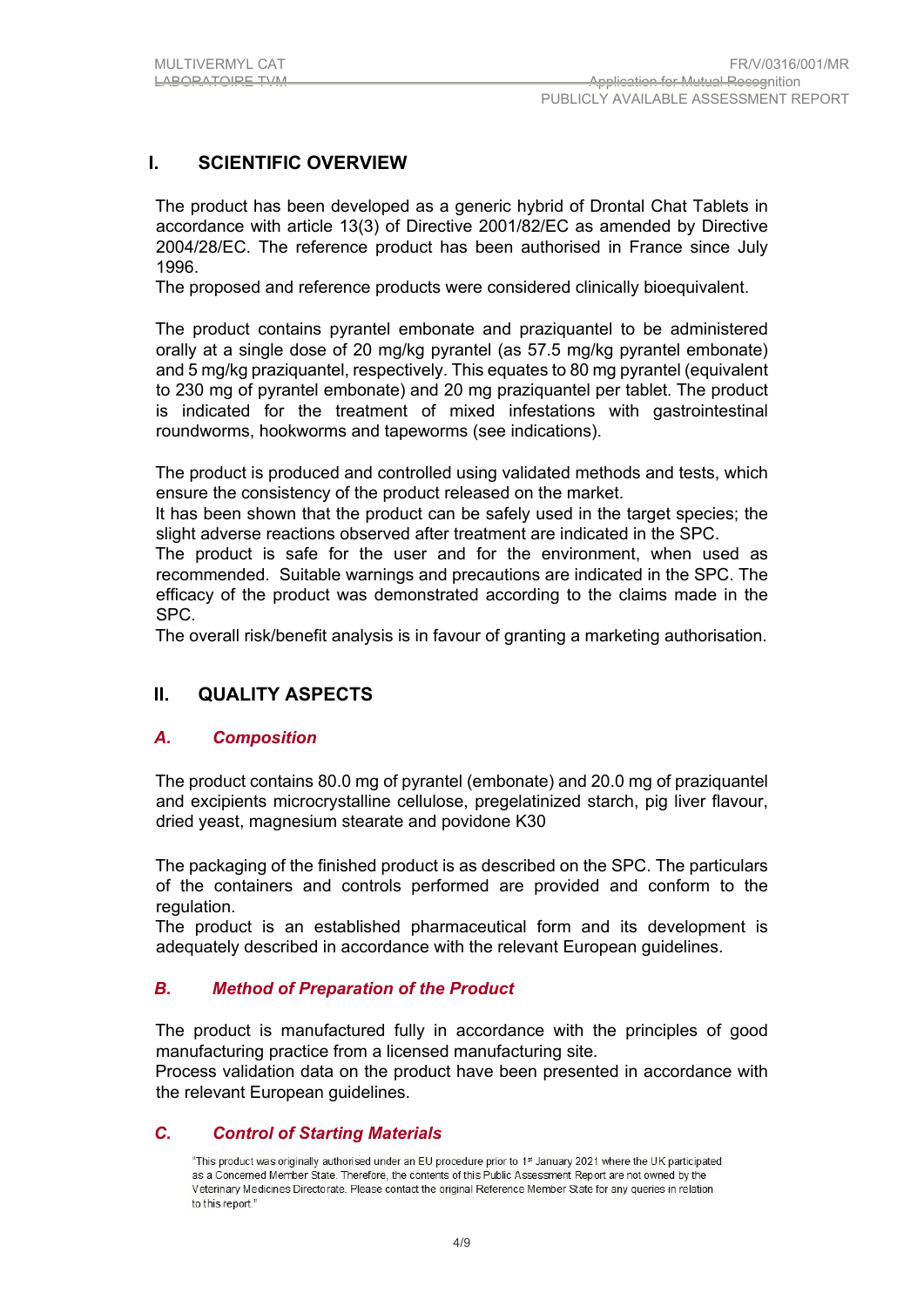The active substances are pyrantel embonate and praziquantel, established substances described in the European Pharmacopoeia. The active substances are manufactured in accordance with the principles of good manufacturing practice.

The active substance specifications are considered adequate to control the quality of the material. Batch analytical data demonstrating compliance with this specification have been provided.

# *D. Specific Measures concerning the Prevention of the Transmission of Animal Spongiform Encephalopathies*

There are no substances within the scope of the TSE Guideline present or used in the manufacture of this product*.* 

# *E. Control on intermediate products*

Not applicable.

# *F. Control Tests on the Finished Product*

The finished product specification controls the relevant parameters for the pharmaceutical form. The tests in the specification, and their limits, have been justified and are considered appropriate to adequately control the quality of the product.

Satisfactory validation data for the analytical methods have been provided. Batch analytical data from the proposed production site have been provided demonstrating compliance with the specification.

## *G. Stability*

Re-test period for the active substances are set in their certificates of suitability issued by EDQM.

Stability data on the finished product have been provided in accordance with applicable European guidelines, demonstrating the stability of the product throughout its shelf life when stored under the approved conditions. After opening of the alveolus, any fraction of tablet should be discarded.

## *H. Genetically Modified Organisms*

Not applicable.

## *J. Other Information*

Not applicable.

<sup>&</sup>quot;This product was originally authorised under an EU procedure prior to 1st January 2021 where the UK participated as a Concerned Member State. Therefore, the contents of this Public Assessment Report are not owned by the Veterinary Medicines Directorate. Please contact the original Reference Member State for any queries in relation to this report."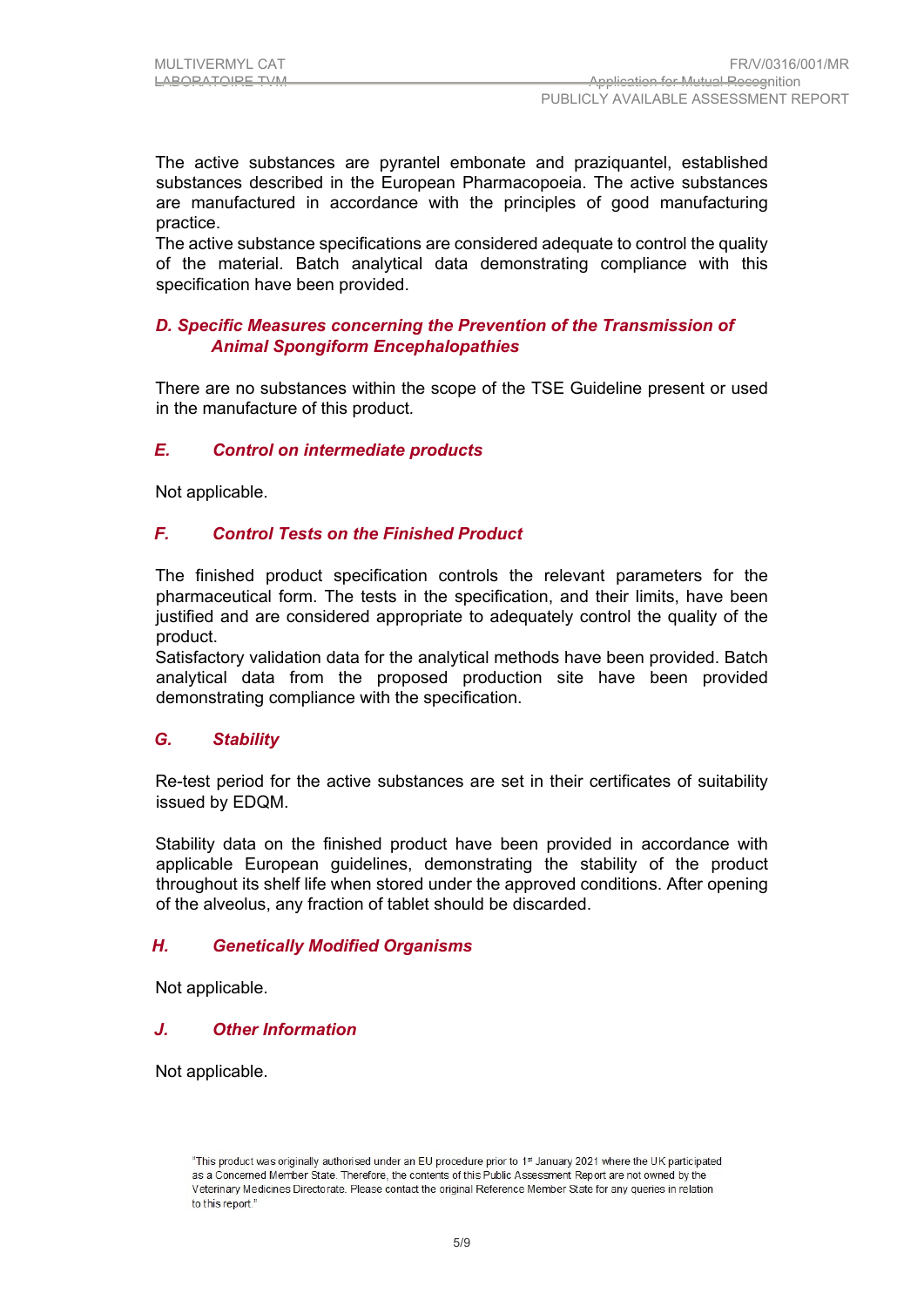# **III. SAFETY AND RESIDUES ASSESSMENT (PHARMACOTOXICOLOGICAL)**

# *III.A Safety Testing*

*Pharmacological Studies* 

See section IV.

## *Toxicological Studies*

As this is a hybrid application according to Article 13(3) of Directive 2001/82/EC as amended, results of toxicological tests are not required.

However, bibliographic data on acute toxicity, chronic toxicity, reproductive/developmental toxicity, mutagenicity and carcinogenicity of praziquantel and pyrantel have been provided.

## *User Safety*

The applicant has provided an user safety assessment in compliance with the relevant guideline.

Warnings and precautions as listed in the product literature are adequate to ensure safety to users of the product.

## *Ecotoxicity*

The applicant provided a first phase environmental risk assessment in compliance with the relevant guideline which showed that no further assessment is required. The assessment concluded that no extensive exposure of the environment would occur due to the use of the product.

# **IV. CLINICAL ASSESSMENT (EFFICACY)**

#### *IV.A Pre-Clinical Studies*

#### *Pharmacology*

#### Pharmacodynamic properties

Several published papers were provided to document the pharmacodynamic properties of each active substance in the fixed combination.

#### Pharmacokinetic properties

As this is a hybrid application according to Article 13(3) of Directive 2001/82/EC as amended, pharmacokinetic data are not required.

<sup>&</sup>quot;This product was originally authorised under an EU procedure prior to 1st January 2021 where the UK participated as a Concerned Member State. Therefore, the contents of this Public Assessment Report are not owned by the Veterinary Medicines Directorate. Please contact the original Reference Member State for any queries in relation to this report."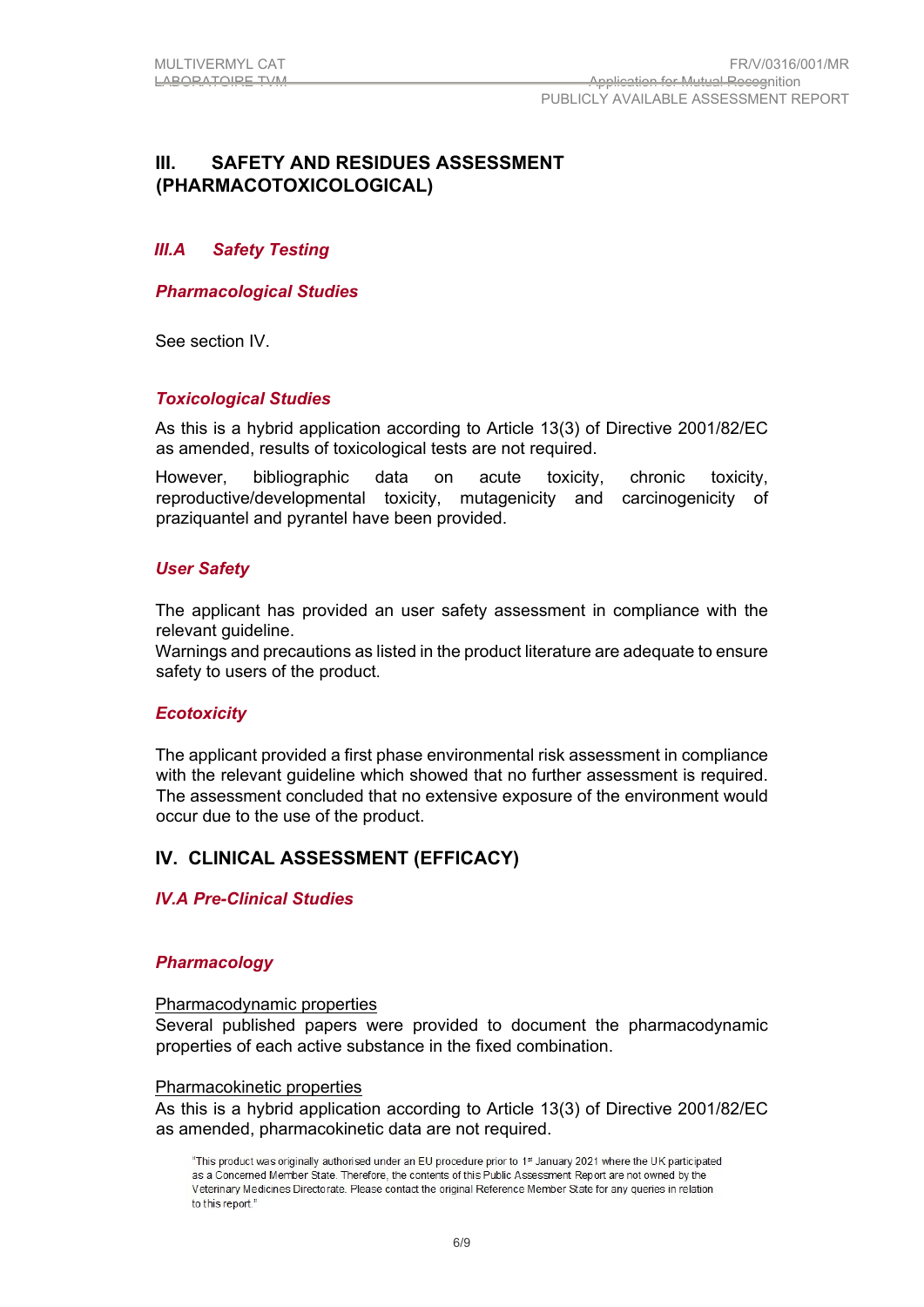# *Tolerance in the Target Species of Animals*

The toxicological profile and the margin of safety of the fixed combination praziquantel/pyrantelembonate are well known in the target species (cat) and the tolerance was followed in 4 clinical studies in which the product was administered at the claimed dosage (1 tablet/4 kg, as single administration).

Observed adverse reactions are mentioned in the SPC, section 4.6.

As the tolerance of the product has not been assessed in kittens weighing less than 1 kg and/or less than 8 weeks old, a warning is stated in the SPC, section 4.3.

#### *Resistance*

The provided bibliographic data showed that resistance to pyrantel or praziquantel has not been reported in cats to date.

## *IV.B Clinical Studies*

Considering that *in vivo* bioequivalence is not relevant for pyrantel and praziquantel because of their local action, the applicant submitted a clinical bioequivalence between the test and the reference products.

To support the claimed parasites in the target species, the applicant has conducted:

- one laboratory study with experimentally infected animals and one study with animals naturally infected with *Toxocara cati* and *Ancylostoma tubaeforme;*
- one laboratory study with experimentally infected animals with *Taenia taeniaeformis* and one study with naturally infected animals with *Taenia taeniaeformis.*

The four studies were conducted in accordance with GCP and the relevant VICH Guidelines GL 7 (Efficacy of anthelmintics: general requirements) and GL 20 (Efficacy of anthelmintics: specific recommendations for felines).

The results from these studies justify the following indications:

In cats: treatment of mixed infestations caused by:

- adult nematodes:
- *Toxocara cati*
- *Ancylostoma tubaeforme*
- *Ancylostoma braziliense*

cestodes:

- *Hydatigera (Taenia) taeniaeformis*

## **V. OVERALL CONCLUSION AND BENEFIT– RISK ASSESSMENT**

The data submitted in the dossier demonstrate that when the product is used in accordance with the Summary of Product Characteristics, the benefit/risk profile for the target species is favourable and the quality and safety of the product for

humans and the environment is acceptable.

<sup>&</sup>quot;This product was originally authorised under an EU procedure prior to 1<sup>st</sup> January 2021 where the UK participated as a Concerned Member State. Therefore, the contents of this Public Assessment Report are not owned by the Veterinary Medicines Directorate. Please contact the original Reference Member State for any queries in relation to this report."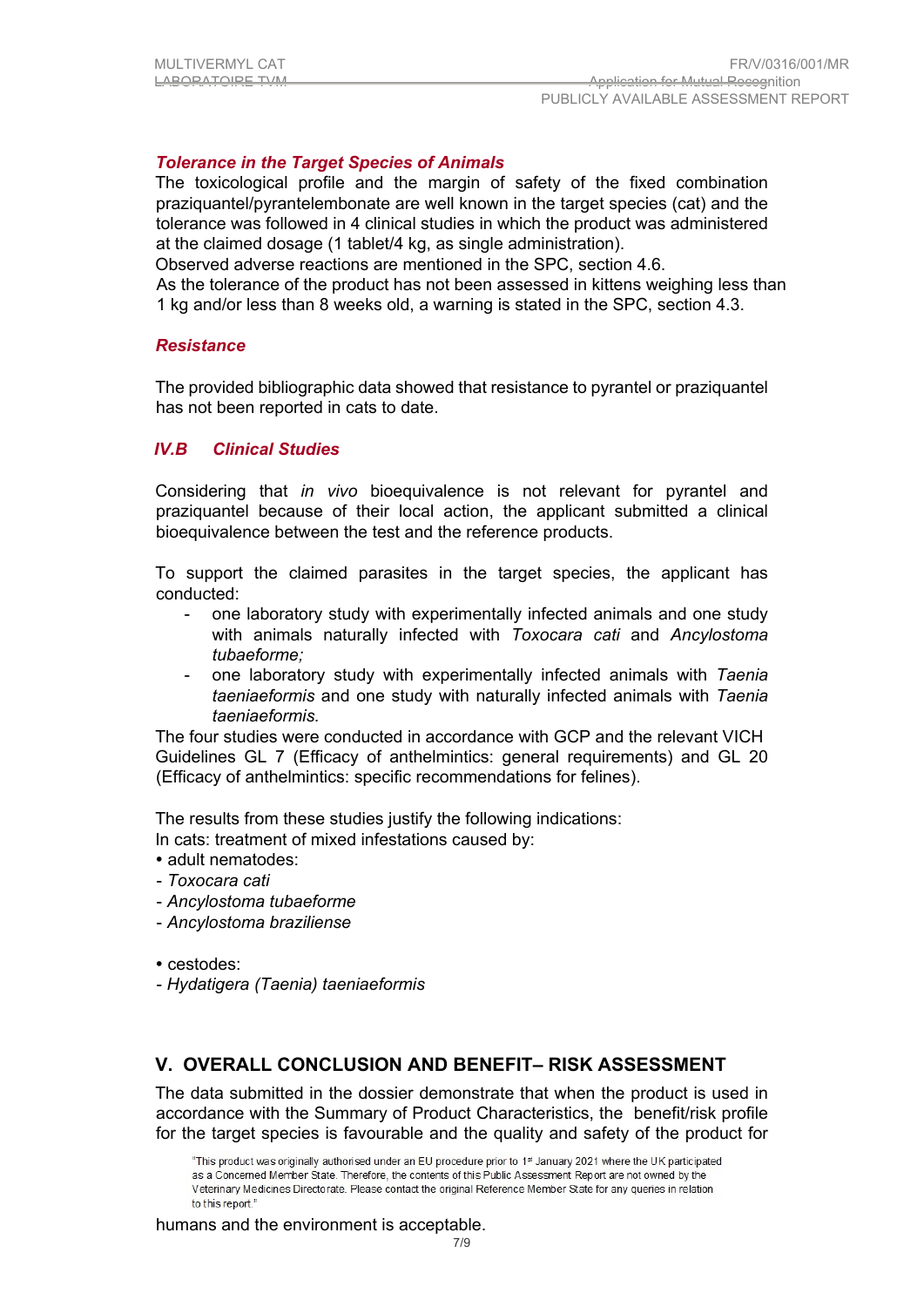# **MODULE 4**

# **POST-AUTHORISATION ASSESSMENTS**

The SPC and package leaflet may be updated to include new information on the quality, safety and efficacy of the veterinary medicinal product. The current SPC is available on the veterinary Heads of Agencies website [\(www.HEVRA.org](http://www.hevra.org/) ).

This section contains information on significant changes which have been made after the original procedure which are important for the quality, safety or efficacy of the product.

<None>

*or* 

*Complete this section for extensions to the same VPA range or defined, significant variations, using the table shown below.* 

*Some examples of significant changes in safety or efficacy data are:* 

- *Changes to pharmacokinetic data leading to a change in the SPC*
- *Changes to toxicological data leading to a change in the SPC*
- *Changes to user safety warnings*
- *Changes to ecotoxicological information as given in the SPC or changes to disposal warnings*
- *New residue studies in new target species or tissues*
- *Reassessment of residue data or new studies resulting from changes to MRL*
- *Changes to withdrawal period*
- *Changes to target species*
- *Changes to target species tolerance data leading to change in warnings/precautions for target species*
- *New or changed indications*

*Significant changes in administrative or quality data include any Type II change, which affects the initial report. The following Type IA or IB changes may also apply:* 

- *Name of product [Type IA: 2]*
- *Name of active substance [Type IA: 3}*
- *MAH [Type IA: 1]*
- *Composition of the medicinal product [Type IB: 18, Type IA/B: 25, 34, 35, 39]*
- *Container/closure system [Type 1/B: 26, 28, 29, 36, 41, 43]*
- *Method of preparation [Type 1B: 33]*
- *Active substance specification [Type IB: 25]*
- *CEP [Type IA/B: 15]*
- *Re-test period or storage conditions of active substance [Type IB: 17]*
- *Excipient specifications [Type 1A/B: 25]*
- *Packaging materials[Type 1A/B: 28, 29, 36, 41, 43]*

"This product was originally authorised under an EU procedure prior to 1st January 2021 where the UK participated as a Concerned Member State. Therefore, the contents of this Public Assessment Report are not owned by the Veterinary Medicines Directorate. Please contact the original Reference Member State for any queries in relation to this report.

• *TSE [Type 1A: 16, 22]*